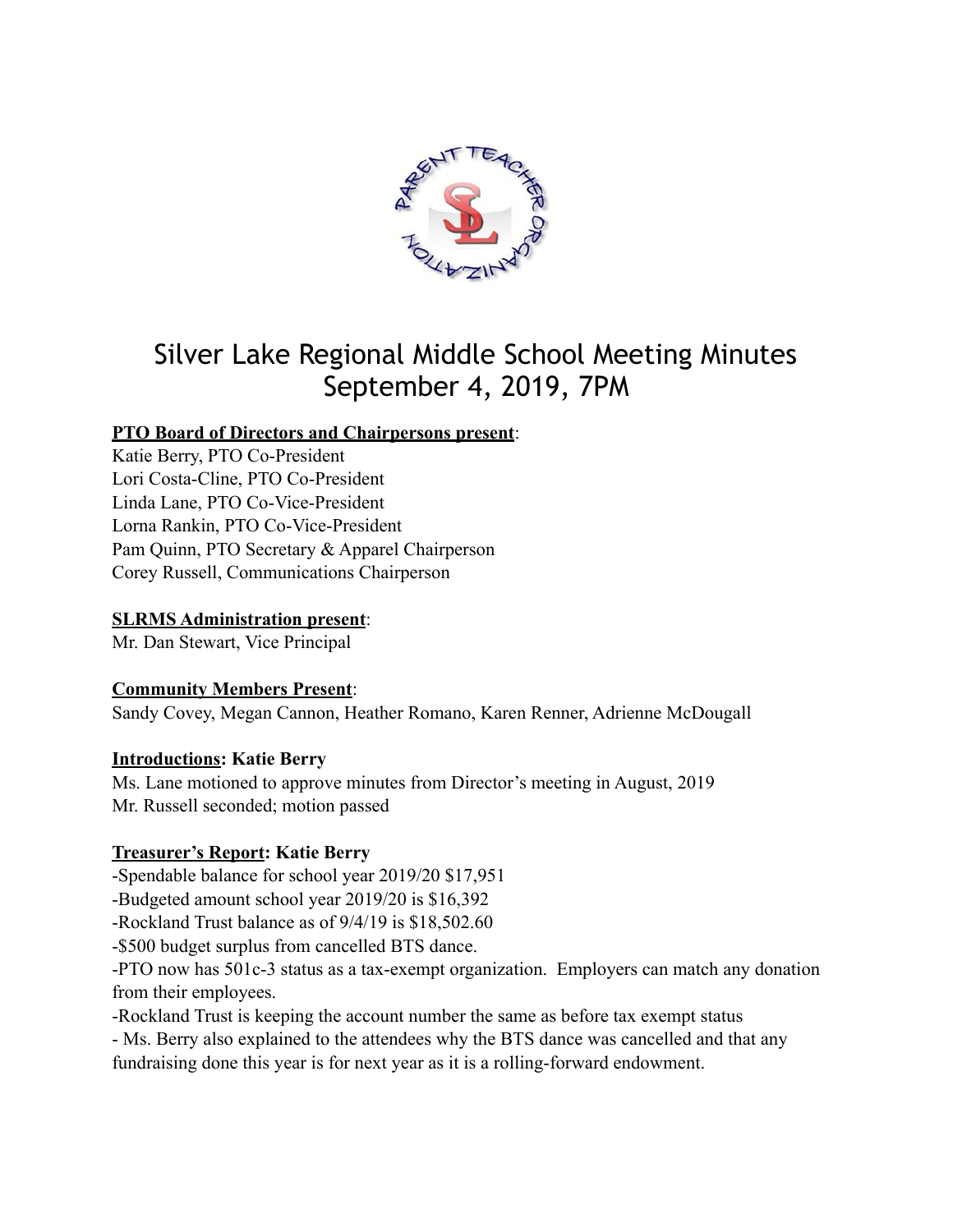-PTO started the Facebook direct donation campaign today (9/4/19) and received \$700 in donations in the first day. Donations can also be sent to the school by check if they don't want to donate via Facebook

## **Principal's Report: Mr. Dan Stewart**

Mr. Stewart is the new, Interim Vice Principal -late busses and clubs start Monday, September 9 -Student council elections will be held soon -Early release day is on Monday, September 23

### **Committee Reports:**

**-**Ms. Costa-Cline spoke about upcoming Back to School Night for parents/guardians on Thursday, September 19 at 6PM and requested from Mr. Stewart a chance to present to families about the PTO's efforts at the end of the administration's presentation -Need volunteers for the PTO table and to possibly sell apparel

## **Calendar Fundraiser:**

**-**Ms. Rankin provided a committee update: Every student will receive 10 raffle sheets to sell and those will cost \$10 each. 31 chances to win, one for every day of December. For every 10 raffle sheets sold, a student will get entered into the raffle.

-Looking for ideas for a fundraiser name and for school-approved incentives to help the students sell. The committee would like to present to students at SSR near October 15 to kick off the fundraiser. The committee is trying to gear prizes towards both students and adults -Ms. Berry would like someone to organize selling at the Kingston Collection on Black Friday and she asked Mr. Stewart if he and Mr. Dupille could come up with school-acceptable incentives. Some current ideas: the dunk tank at Field Day and slime the principal. -Mr. Russell and Ms. Romano will do communications for the fundraiser Ms. Rankin motioned to approve the Calendar Fundraiser report, motion passed

### **Old Business:**

-Ms. Romano motioned to table the scheduling of the additional PTO fundraisers, motion passed -Direct Donation is now live on Facebook for the month of September

-Ms. Berry and Ms. Costa-Cline asked Mr. Stewart for an opportunity to present at the October staff meeting. They would like to speak on the PTO mini-grants that the staff can apply for. -Ms. Cannon asked why is it so difficult for the PTO to reach and update families. Ms. Berry explained PTO does not have access to all the families' emails and that everything is posted on Facebook to reach the most people. Ms. Romano suggested using a Google form that the administration posts to Parent Square.

# **New Business: Katie Berry**

-Ms. Berry motioned to have the "In Plain Sight" presentation at the November PTO meeting, the motion was passed